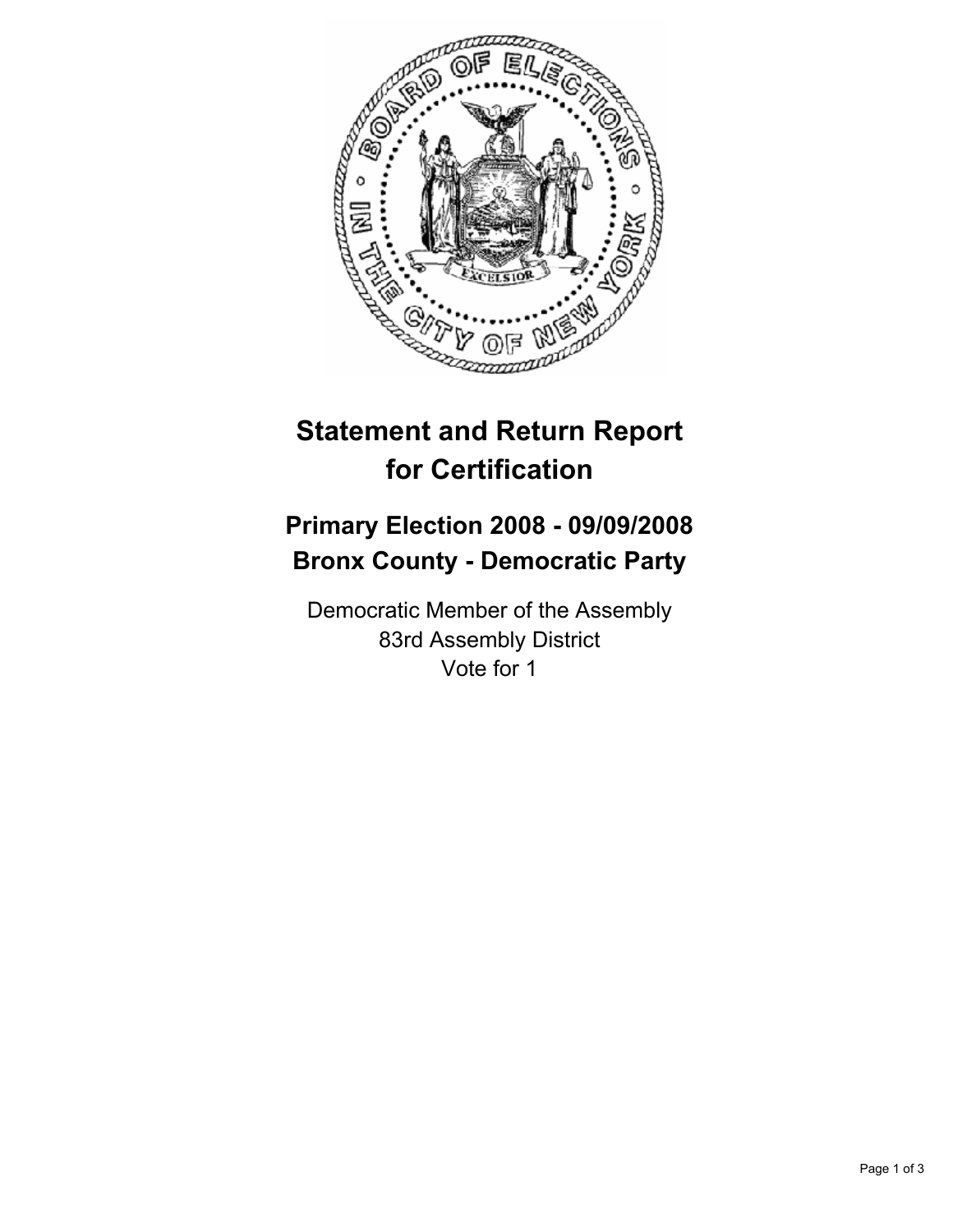

## **Assembly District 83**

| <b>Total Votes</b>    | 5,020 |
|-----------------------|-------|
| <b>CARL E HEASTIE</b> | 3,981 |
| <b>SHERMAN BROWNE</b> | 1,039 |
| AFFIDAVIT             | 245   |
| ABSENTEE/MILITARY     | 225   |
| <b>EMERGENCY</b>      | 28    |